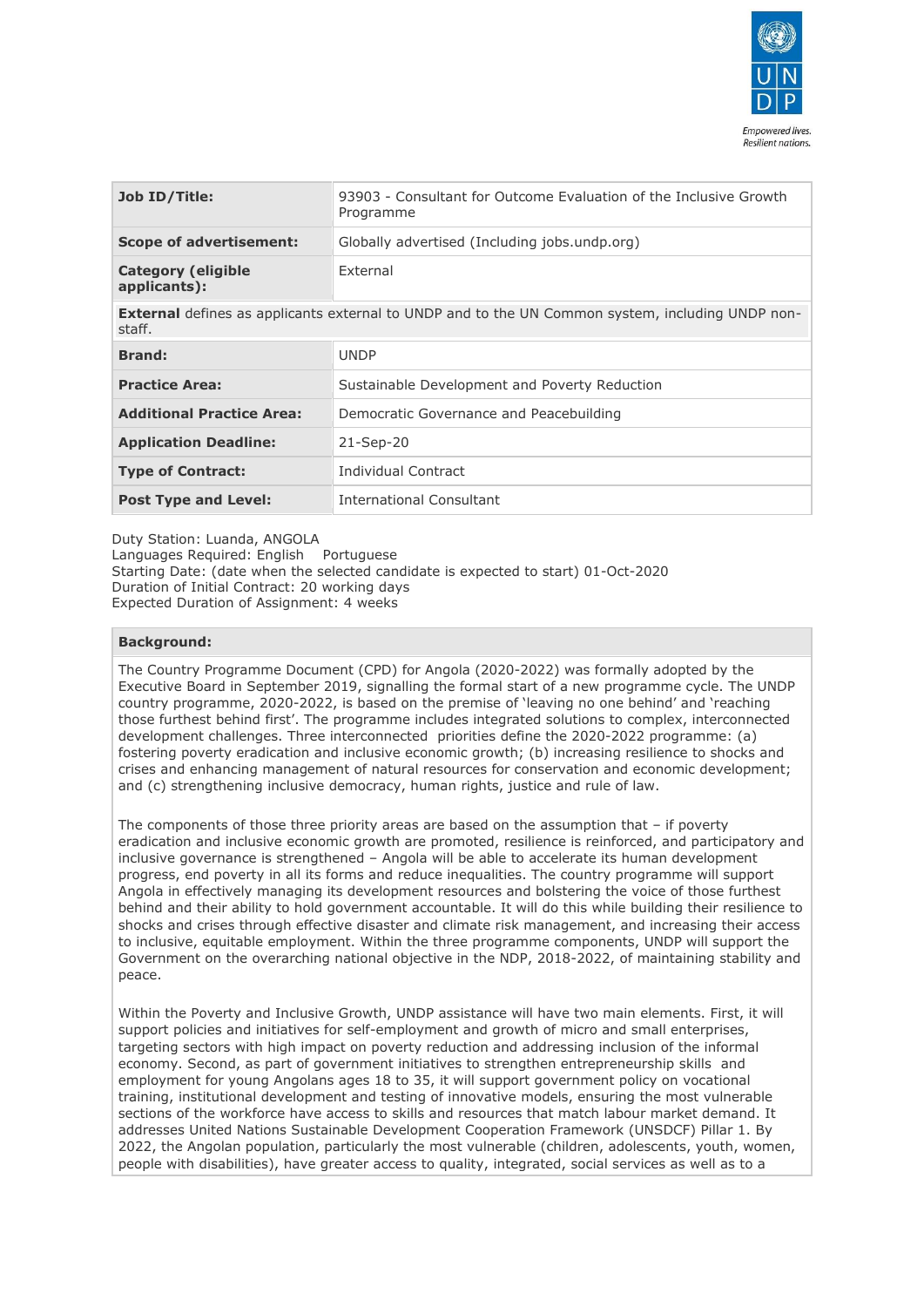diversified, job and income-creating economy, thereby realizing their rights in accordance with the Goals.

UNDP's poverty and inclusive growth programmes support national government priorities as defined under the National Development Plan (NDP 2018-2022), to the Goals and assisting in ensuring a multipartner response to key multidimensional development challenges. UNDP will continue to act as operational support platform for other development organizations, and partner with civil society and academia in advancing development agendas and building capacities.

The current Coronavirus Disease (COVID-19) outbreak has affected 15 (out of 18) Provinces in Angola. As on 1 September 2020, there were 2 777 confirmed cases 1 115 cured/discharged, and 112 deaths in Angola. The Case Fatality Rate in the country stands at 4.03%. While majority of the initial cases were imported, most of the new cases have no travel history or contact with such people. With surging of new COVID-19 cases and a huge number of contacts to be traced, the government has shifted it's strategy to promptly bring community health workers on board and scale up the use of mobile Apps for COVID-19 awareness and contact tracing.

The negative impacts of COVID-19 will exacerbate the prolonged economic contraction — four years of negative growth since 2016. Angolan Government is acting decisively in the national interest to keep the public safe during the worst public health crisis. Angola declared the state of emergency for COVID-19 on March 27 ? which has been extended until May 24, when it was replaced by the State of Calamity. The country has moved from the containment measures reflected in the National Contingency Plan for Pandemic Control to mitigation strategies putting in place stricter social mobility limitations to slow the spread of the virus but with enormous social and economic impact on people and business, exacerbating existing gender violence and inequalities.

The social and economic shocks will be huge, considering pre-COVID high unemployment rate (estimated at 32.0% in the first quarter 2020) and monetary poverty (47.6% of the population live below the international poverty line of US\$1.90 per day). With high level of multidimensional poverty (51.1% of the population based on the Global Multidimensional Poverty Index 2020), a limited social protection system (budgeted expenditure on social protection in 2020 accounted for 1.3% of GDP ), a large share of the population working in the informal economy (72.4% of the economically active population aged 15 years or above ), mostly formed by women, and high unemployment among youth aged 15-24 years (57.8% in the first quarter 2020) and women (32.8% in the first quarter 2020)[1], a lockdown caused by COVID-19 will likely lead to massive tears in social fabric and loss of trust in public institutions.

The COVID-19 context has significantly impacted the delivery of the programme but has also given space for further innovation in the way the programme is managed, with focus on informal sector, social protection and digitalization.

# **Evaluation Purpose:**

UNDP commissions outcome evaluations to capture and demonstrate evaluative evidence of its contributions to development results at the country level as articulated in both the UN Development Assistance Framework (UNDAF) and UNDP Country Programme Document (CPD). These are evaluations carried out within the overall provisions contained in the UNDP Evaluation Policy. In line with the Evaluation Plan of Angola, this outcome evaluation was planned for this year 2020 to assess the impact of UNDP's development assistance across the major thematic and cross cutting areas of economic management and governance outcomes. The UNDP Office in Angola is commissioning this evaluation on economic management to capture evaluative evidence of the relevance, effectiveness, efficiency and sustainability of current programming, which can be used to strengthen existing programmes and to set the stage for new initiatives. The evaluation serves an important accountability function, providing national stakeholders and partners with an impartial assessment of the results of UNDP governance support. The evaluation will also provide the Country Office with insights as relates for needs for strategic re-alignments and prioritization with a specific focus within its economic management sphere of work.

### **Description of Responsibilities :**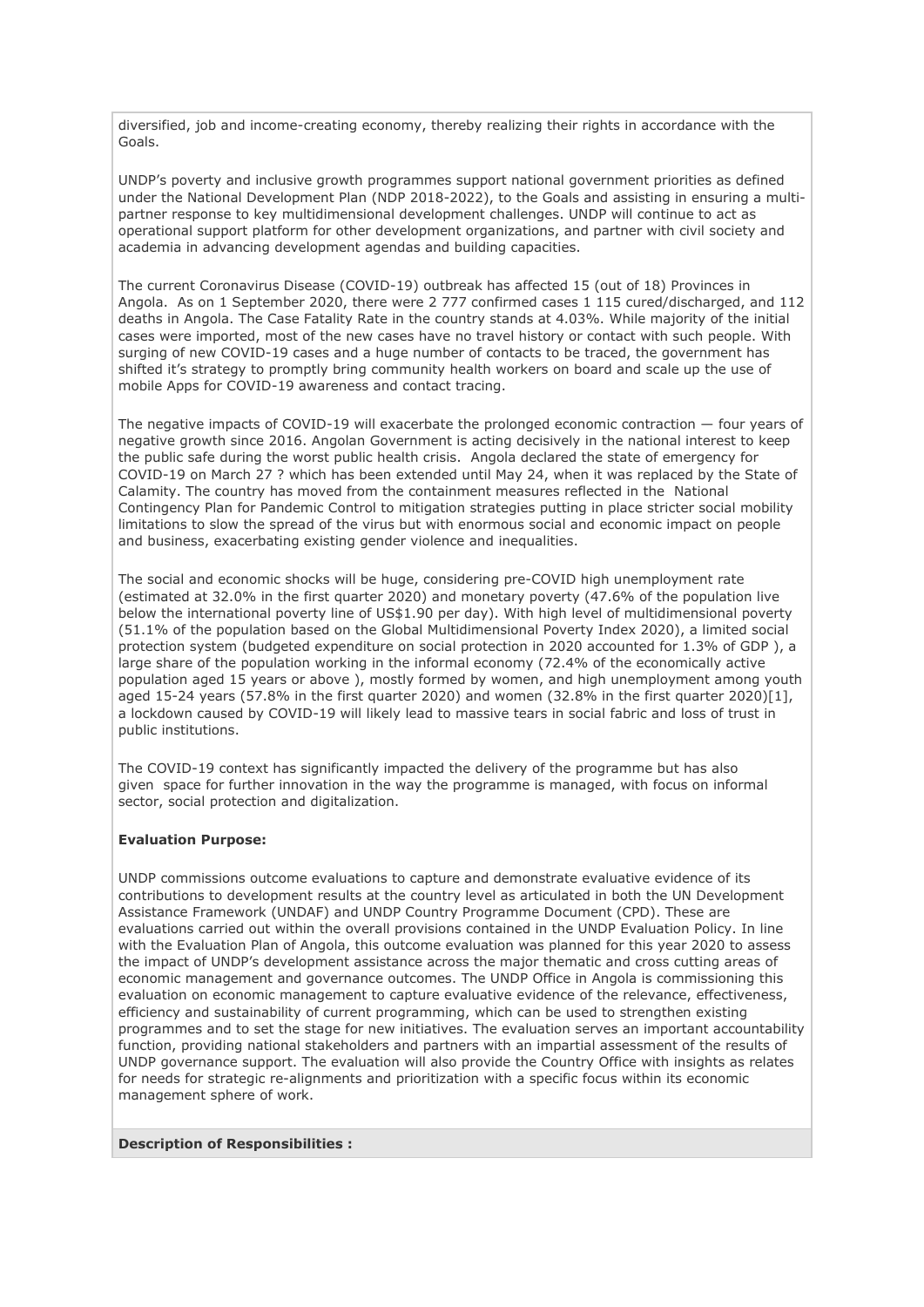The outcome evaluation will be conducted during the months of September to October 2020, with a view to enhancing programmes while providing strategic direction and inputs to the evaluation of the UNDP country programme and the UNSDCF both started in 2020 also.

### **Specifically, the outcome evaluation will assess:**

- The relevance and strategic positioning of UNDP support to Angola on economic management; entrepreneurship and private sector development;
- The frameworks and strategies that UNDP has devised for its support on economic management and evidence-based planning and budgeting; entrepreneurship, private sector development including partnership strategies, and whether they are well conceived for achieving planned objectives;
- The progress made towards achieving an accelerated Inclusive and sustainable economic growth to reduce poverty and inequality for the vulnerable groups outcome, through specific projects and advisory services, and including contributing factors and constraints;
- The progress to date under these outcomes and what can be derived in terms of lessons learned for future UNDP inclusive and sustainable economic growth support to Angola.

As described earlier the UNDP Angola country office is implementing two projects (Annex ) that reside within this outcome. An analysis of achievements across all 2 projects is expected.

As part of economic immediate economic response to COVID 19, the programme is implementing a interventions related to economic recovery of MSME and informal economy actors as way for building their resilience, biosafety measures in informal market spaces. The intervention has not altered the direction of the projects but has accelerated UNDP understanding of value of informal sector in the Angolan economy.

# **Evaluation Questions**

The outcome evaluation seeks to answer the following questions, focused around the evaluation criteria of relevance, effectiveness, efficiency and sustainability:

# **Relevance:**

To what extent is UNDP's engagement in sustainable and inclusive growth support a reflection of strategic considerations, including UNDP's role in the development context in Angola and its comparative advantage vis-a-vis other partners?

- To what extent has UNDP's selected method of delivery been appropriate to the development context?
- Has UNDP been influential in national debates on economic management and inclusive growth to addressing poverty and inequality for vulnerable groups?
- To what extent have UN reforms influenced the relevance of UNDP support to Angola in the economic management and inclusive growth sector?

# **Effectiveness**

- What evidence is there that UNDP support has contributed towards an improvement in national government capacity for economic management and private sector led growth for employment generation and poverty reduction?
- Has UNDP worked effectively with other UN Agencies and other international and national delivery partners to deliver economic growth, private sector development strategies?
- How effective has UNDP been in partnering with civil society and the private sector to promote good economic management in Angola?
- Has UNDP utilised innovative techniques and best practices in its economic management and inclusive growth programming?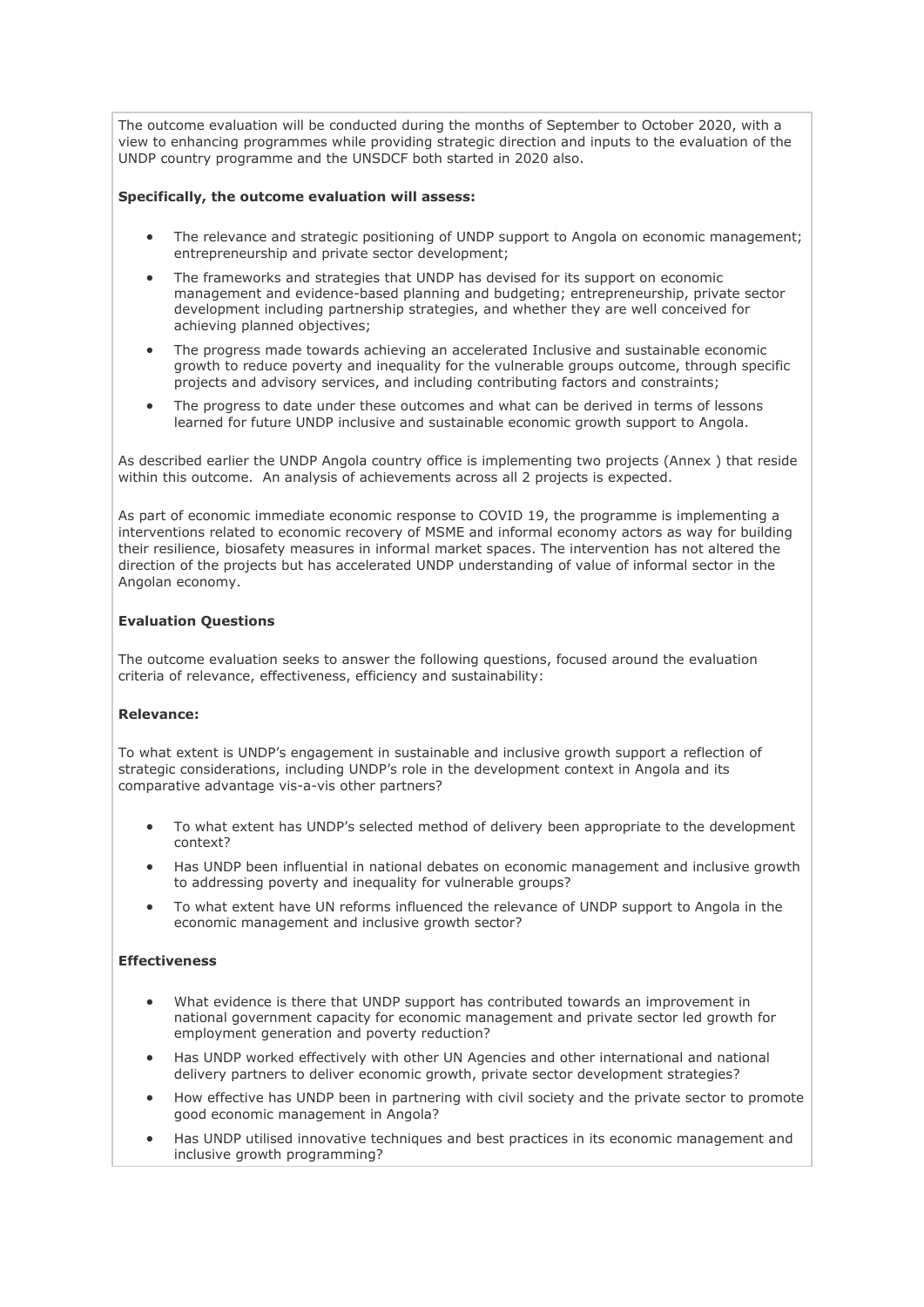- Is UNDP perceived by stakeholders as a strong advocate for improving government effectiveness and integrity in in economic management in Angola?
- Considering the technical capacity and institutional arrangements of the UNDP country office, is UNDP well suited to providing economic management/private sector development support to national and local governments in Angola?
- What contributing factors and impediments enhance or impede UNDP performance in this area?

### **Efficiency**

- Are UNDP approaches, resources, models, conceptual framework relevant to achieve the planned outcome? Are they sufficiently sensitive to the political and development constraints of the country (political stability, post crisis situations, etc)?
- Has UNDP's governance strategy and execution been efficient and cost effective?
- Has there been an economical use of financial and human resources?
- Are the monitoring and evaluation systems that UNDP has in place helping to ensure that programmes are managed efficiently and effectively?
- Were alternative approaches considered in designing the Projects?

# **Sustainability**

- What is the likelihood that UNDP Economic management and inclusive growth interventions are sustainable?
- What mechanisms have been set in place by UNDP to support the government of the Angola to sustain improvements made through these inclusive growth interventions?
- How should the Economic management and inclusive growth portfolio be enhanced to support central authorities, local communities and civil society in improving service delivery over the long term?
- What changes should be made in the current set of partnerships to promote long term sustainability?

### **Partnership strategy**

- Has the partnership strategy in the economic management and inclusive growth sector been appropriate and effective?
- Are there current or potential complementarities or overlaps with existing national partners' programmes?
- How have partnerships affected the progress towards achieving the outputs
- Has UNDP worked effectively with other international delivery partners to deliver on good economic management initiatives?
- How effective has UNDP been in partnering with civil society (where applicable) and the private sector to promote good and sound economic management?

The evaluation should also include an assessment of the extent to which programme design, implementation and monitoring have taken the following cross cutting issues into consideration:

# **Human rights**

• To what extent have poor, indigenous and tribal peoples, youth, persons with disabilities, women and other disadvantaged and marginalized groups benefitted from UNDPs work in support of economic management and inclusive growth?

# **Gender Equality**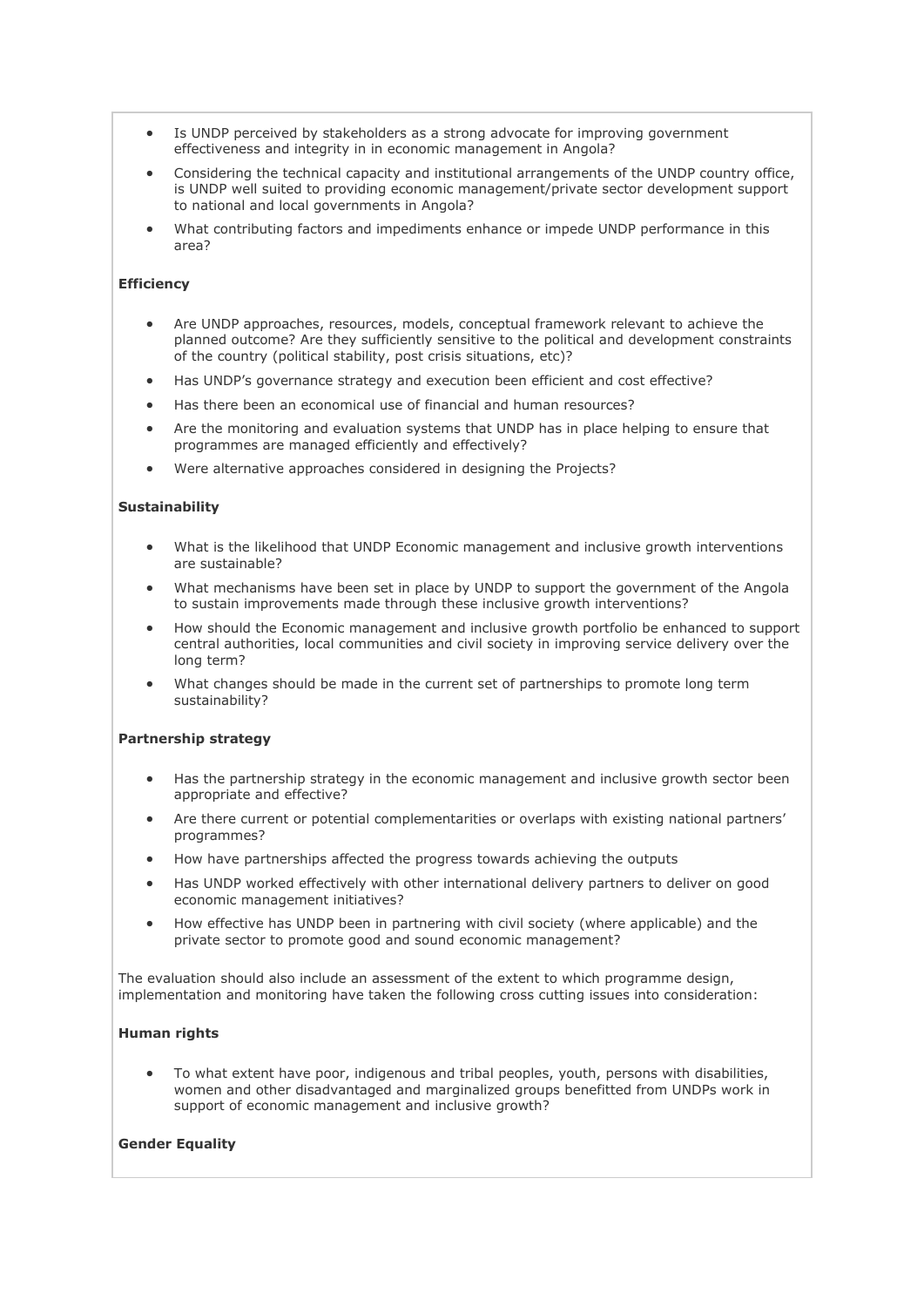The assignment will require the consultant/s to do a gender assessment of the outcome and show how gender sensitive in planning implementation and sharing of benefits specifically investigate the following:

- To what extent has gender been addressed in the design, implementation and monitoring of economic management and inclusive growth projects;
- Is gender marker data assigned to projects representative of reality (focus should be placed on gender marker 2 and 3 projects);
- To what extent has UNDP economic management and inclusive growth support promoted positive changes in gender equality? Were there any unintended effects

Based on the above analysis, the evaluators are expected to provide overarching conclusions on UNDP results in this area of support, as well as recommendations on how the UNDP Angola Country Office could adjust its programming, partnership arrangements, resource mobilization strategies, and capacities to ensure that the economic management and inclusive growth portfolio fully achieves current planned outcomes and is positioned for sustainable results in the future. The evaluation is additionally expected to offer wider lessons for UNDP support in the Angola and elsewhere based on this analysis.

# **Methodology**

As of 11 March 2020, the World Health Organization (WHO) declared COVID-19 a global pandemic as the new coronavirus rapidly spread to all regions of the world. Travel to the country has been restricted since 25 March and travel in the country is also restricted. If it is not possible to travel to or within the country for the evaluation then the evaluation team should develop a methodology that takes this into account the conduct of the evaluation virtually and remotely, including the use of remote interview methods and extended desk reviews, data analysis, surveys and evaluation questionnaires. This should be detailed in the Inception report and agreed with the Evaluation Manager.

If all or part of the evaluation is to be carried out virtually then consideration should be taken for stakeholder availability, ability or willingness to be interviewed remotely. In addition, their accessibility to the internet/ computer may be an issue as many government and national counterparts may be working from home. These limitations must be reflected in the evaluation report.

The outcome evaluation is expected to take a "theory of change'' (TOC) approach to determining causal links between the interventions that UNDP has supported and observe progress in economic management and inclusive growth at national and local levels in the Angola. The evaluator will develop a logic model of how UNDP economic management and inclusive growth interventions are expected to lead to improved national and local government management and service delivery the evaluators are expected to construct a theory of change for the outcome, based against stated objectives and anticipated results, and more generally from UNDPs economic management and inclusive growth to address poverty, inequalities and capacity development strategies and techniques.

Evidence obtained and used to assess the results of UNDP support should be triangulated from a variety of sources, including verifiable data on indicator achievement, existing reports, evaluations and technical papers and virtual meetings with stakeholder interviews, focus groups, surveys.

The following steps in data collection are anticipated:

### **Desk Review**

A desk review should be carried out of the key strategies and documents underpinning the economic management and inclusive growth work of UNDP in the Angola. This includes reviewing the UNSDCF and pertinent country programme documents, and the UNDP Strategic Plan, 2018-2021 as well as a wide documents on economic management and inclusive growth project, to be provided by the UNDP country office. Annex 3

The evaluators are expected to review pertinent strategies and reports developed by the Government of the Angola that are relevant to UNDP's economic management and inclusive growth support. This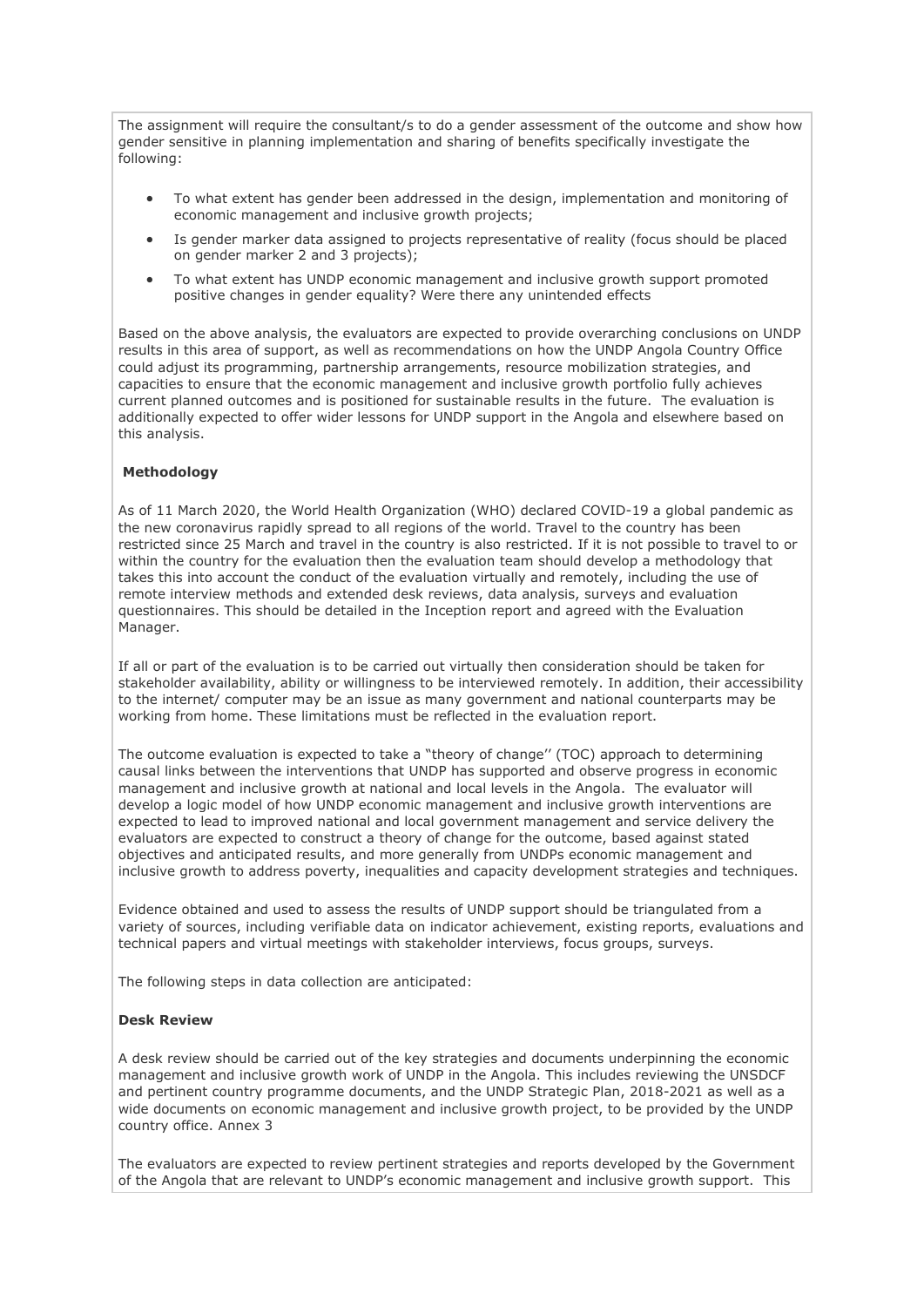includes the government's National Development Plan (NDP 2018-2022), the Angola Vision, Agenda 2030, African Union Agenda 2063 and key national strategies to be made available by the UNDP Country Office.

The evaluator will examine all relevant documentation concerning the 2 main projects implemented within the economic management and inclusive growth area, including project documents, annual and technical assessment reports.

# **Virtual meetings**

Following the desk review, the evaluators will build on the documented evidence through an agreed set of interview methodologies, including:

- Remote/ virtual meetings, interviews with key partners and stakeholders
- Survey questionnaires where appropriate

# **Deliverables**

In line with the UNDP's financial regulations, when determined by the Country Office and/or the consultant that a deliverable or service cannot be satisfactorily completed due to the impact of COVID19 and limitations to the evaluation, that deliverable or service will not be paid.

The following reports and deliverables are required for the evaluation:

- Inception report
- Draft of the: Inclusive Growth Programme Evaluation Report
- Presentation at the virtual meeting with key stakeholders
- Final Inclusive Growth Programme Outcome Evaluation report

One week after contract signing, the evaluation manager will produce an **inception report** containing the proposed theory of change for UNDPs work on economic management in the Angola. The inception report should include an evaluation matrix presenting the evaluation questions, data sources, data collection, analysis tools and methods to be used. The inception report should detail the specific timing for evaluation activities and deliverables and propose specific site visits and stakeholders to be interviewed. Protocols for different stakeholders should be developed. The inception report will be discussed and agreed with the UNDP country office before the evaluators proceed with virtual meetings.

The **draft evaluation report** will be shared with UNDP country office. Feedback received should be considered when preparing the final report. The evaluator will produce an 'audit trail' indicating whether and how each comment received was addressed in revisions to the **final report**.

The suggested table of contents of the evaluation report is as follows:

- Title;
- Table of contents;
- Acronyms and abbreviations;
- Executive Summary;
- Introduction;
- Background and context;
- Evaluation objective, purpose and scope;
- Evaluability analysis;
- Cross-cutting issues;
- Evaluation approach and methodology;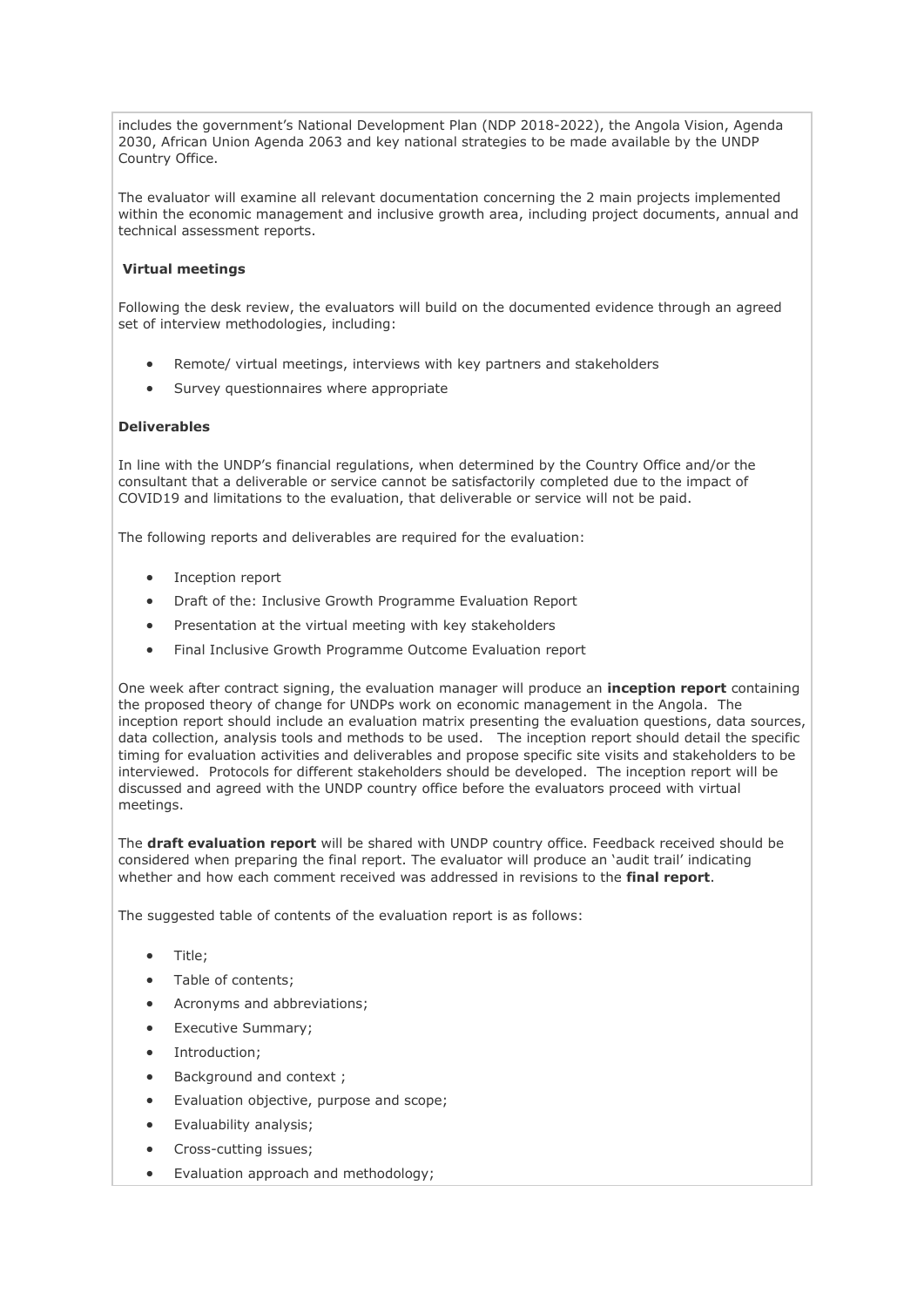- Evaluation Matrix/Data analysis;
- Findings and conclusions;
- Lessons learned;
- Recommendations;
- Annexes.

# **Evaluation Ethics**

The evaluation must be carried out in accordance with the principles outlined in the UNEG 'Ethical Guidelines for Evaluation' and sign the Ethical Code of Conduct for UNDP Evaluations Annex 5. Evaluators must be free and clear of perceived conflicts of interest. To this end, interested consultants will not be considered if they were directly and substantively involved, as an employee or consultant, in the formulation of UNDP strategies and programming relating to the outcomes and programmes under review. The code of conduct and an agreement form to be signed by each consultant are included in Annex.

### **Implementation Arrangements**

UNDP Country Office will support the implementation of remote/ virtual meetings. An updated stakeholder list with contact details (phone and email) will be provided by the Country office to the evaluation Consultant.

The Head of Cluster will arrange introductory virtual meetings within the CO and the DRR, also to establish initial contacts with partners and project staff.

The consultant will take responsibility for setting up meetings and conducting the evaluation, subject to advanced approval of the methodology submitted in the inception report. The CO management will develop a management response to the evaluation within two weeks of report finalization.

The Head of Cluster will convene an Advisory Panel comprising of technical experts to enhance the quality of the evaluation. This Panel will review the inception report and the draft evaluation report to provide detail comments related to the quality of methodology, evidence collected, analysis and reporting. The Panel will also advise on the conformity of evaluation processes to the UNEG standards.

The Consultant is required to address all comments of the Panel completely and comprehensively. The Evaluation Team Leader will provide a detail rationale to the advisory panel for any comment that remain unaddressed. The evaluation will use a system of ratings standardising assessments proposed by the evaluators in the inception report. The evaluation acknowledges that rating cannot be a standalone assessment, and it will not be feasible to entirely quantify judgements. Performance rating will be carried out for the four evaluation criteria: relevance, effectiveness, efficiency and sustainability.

The Country Office will provide support to assisting in setting virtual interviews with senior government officials and to arrange most interviews with project beneficiaries.

## **Time-Frame for the Evaluation Process**

The evaluation is expected to take 20 working days for the Consultant, over a period of four weeks from the contract issuance.

### **Competencies :**

### **Corporate Competencies:**

- Demonstrates commitment to UNDP´s mission, vision and values;
- Displays cultural, gender, religion, race, nationality and age sensitivity and adaptability;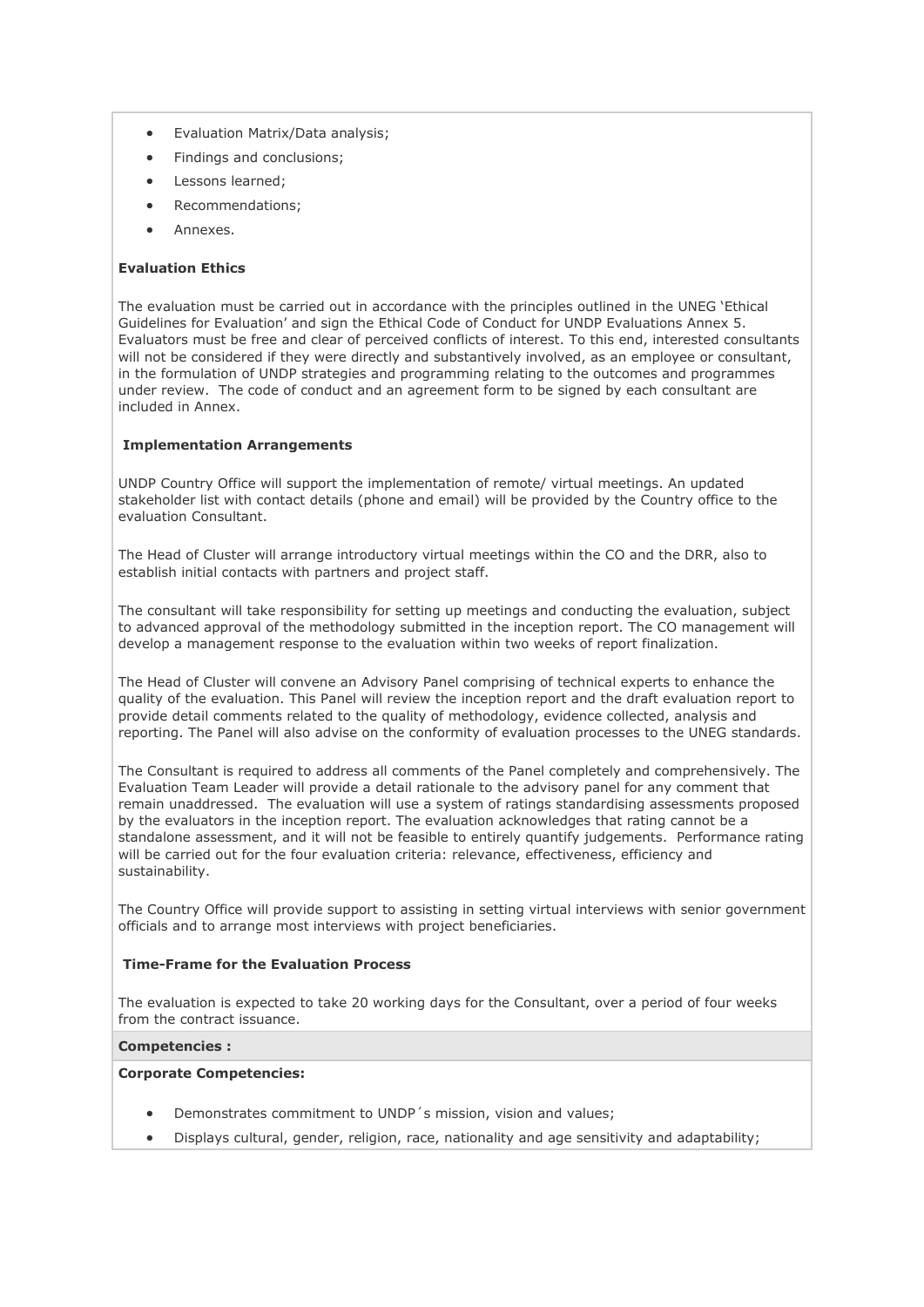• Highest standards of of integrity, discretion and loyalty.

### **Functional Competencies:**

- Strong working knowledge of the UN and its mandate in the Angola, and more specifically the work of UNDP in support of government, private sector and civil society in the Angola;
- Sound knowledge of results-based management systems, and monitoring and evaluation methodologies; including experience in applying SMART (S-Specific; M-Measurable; A-Achievable; R-Relevant; T-Time-bound) indicators;
- Excellent reporting, good interpersonal and communication skills, an ability to communicate with various stakeholders, and an ability to express ideas and concepts concisely and clearly;
- Strong team leadership and management track record.

### **Qualifications :**

# **Education:**

• Minimum Master's degree in economics, development management, public administration, regional development/planning, or other social science.

### **Experience:**

- Minimum 10 years of professional experience in economic sector development, including in the areas of economic management, planning, regional development, gender equality and social services;
- At least seven {7} years' experience in conducting external project evaluations using different approaches and these will include non- traditional and innovative evaluation methods;
- At least 5 years of experience in conducting evaluations of government and international aid organisations, preferably with direct experience with civil service capacity building;
- Experience in implementing evaluations remotely.

### **Language:**

• Fluent in English and Portuguese.

### **Fees and payments**

Interested consultants should provide their requested fee rates when they submit their expressions of interest, in USD. The UNDP Country Office will then negotiate and finalise contracts. Fee payments will be made upon acceptance and approval by the UNDP Country Office of planned deliverables, based on the following payment schedule:

- Inception report and 20%
- Draft Evaluation and the 30%
- Final Evaluation 50%

# **Evaluation Process:**

Applicants are reviewed based on Required Skills and Experience stated above and based on the technical evaluation criteria outlined below. Applicants will be evaluated based on cumulative scoring. When using this weighted scoring method, the award of the contract will be made to the individual consultant whose offer has been evaluated and determined as:

Being responsive / compliant / acceptable; and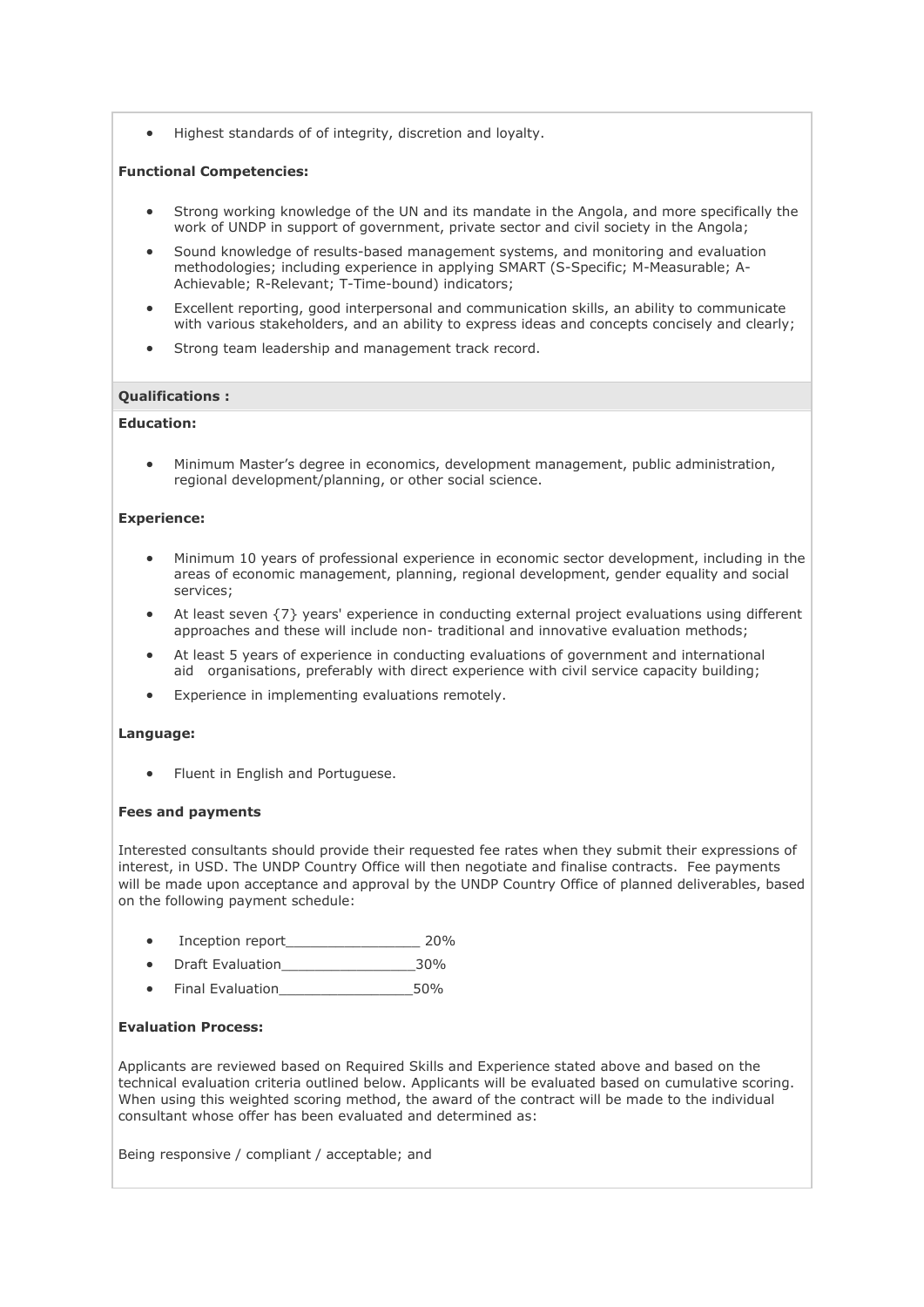Having received the highest score out of a pre-determined set of weighted technical and financial criteria specific to the solicitation where technical criteria weighs 70% and Financial criteria / Proposal weighs 30%.

Technical Evaluation - Total obtainable points 100 points:

Criteria 1: Educational Qualification: Master in economics, Development management, Public Administration and or other related social sciences; and 10 years of professional experience in economic sector development, including in the areas of economic management, planning, regional development, gender equality and social services. Maximum Points: 20.

Criteria 2: Proven technical experience in conducting external project evaluations using different approaches and evaluations of government and international aid organisations, preferably with direct experience with civil service capacity building: Maximum Points: 30.

Criteria 3: Demonstrated knowledge of the UN and its mandate in the Angola, and more specifically the work of UNDP in support of government, private sector and civil society in the Angola: Maximum Points: 30.

Criteria 4: Demonstrated knowledge of results-based management systems, and monitoring and evaluation methodologies; including experience in applying indicators and excellent reporting skills: Maximum Points: 20.

Financial Criteria: (30% of the total evaluation) based on the total all-inclusive lump sum amount for professional fee for tasks specified in this announcement

Having reviewed applications received, UNDP may invite qualified/ shortlisted candidates for interview.

Candidates obtaining a minimum of 70% (70 points) of the maximum obtainable points for the technical criteria (100 points) shall be considered for the financial evaluation.

Financial Evaluation - Total 30% (30 points)

The following formula will be used to evaluate financial proposal:

- $p = y (\mu/z)$ , where
- $p =$  points for the financial proposal being evaluated
- $y =$  maximum number of points for the financial proposal
- $\mu$  = price of the lowest priced proposal
- $z =$  price of the proposal being evaluated

# **Contract Award:**

Candidate obtaining the highest combined scores in the combined score of Technical and Financial evaluation will be considered technically qualified and will be offered to enter into contract with UNDP.

### **Application Procedures**

The application package containing the following (to be uploaded as one file):

A cover letter with a brief description of why the Offer considers her/himself the most suitable for the assignment, and a summary of the understanding of the TOR;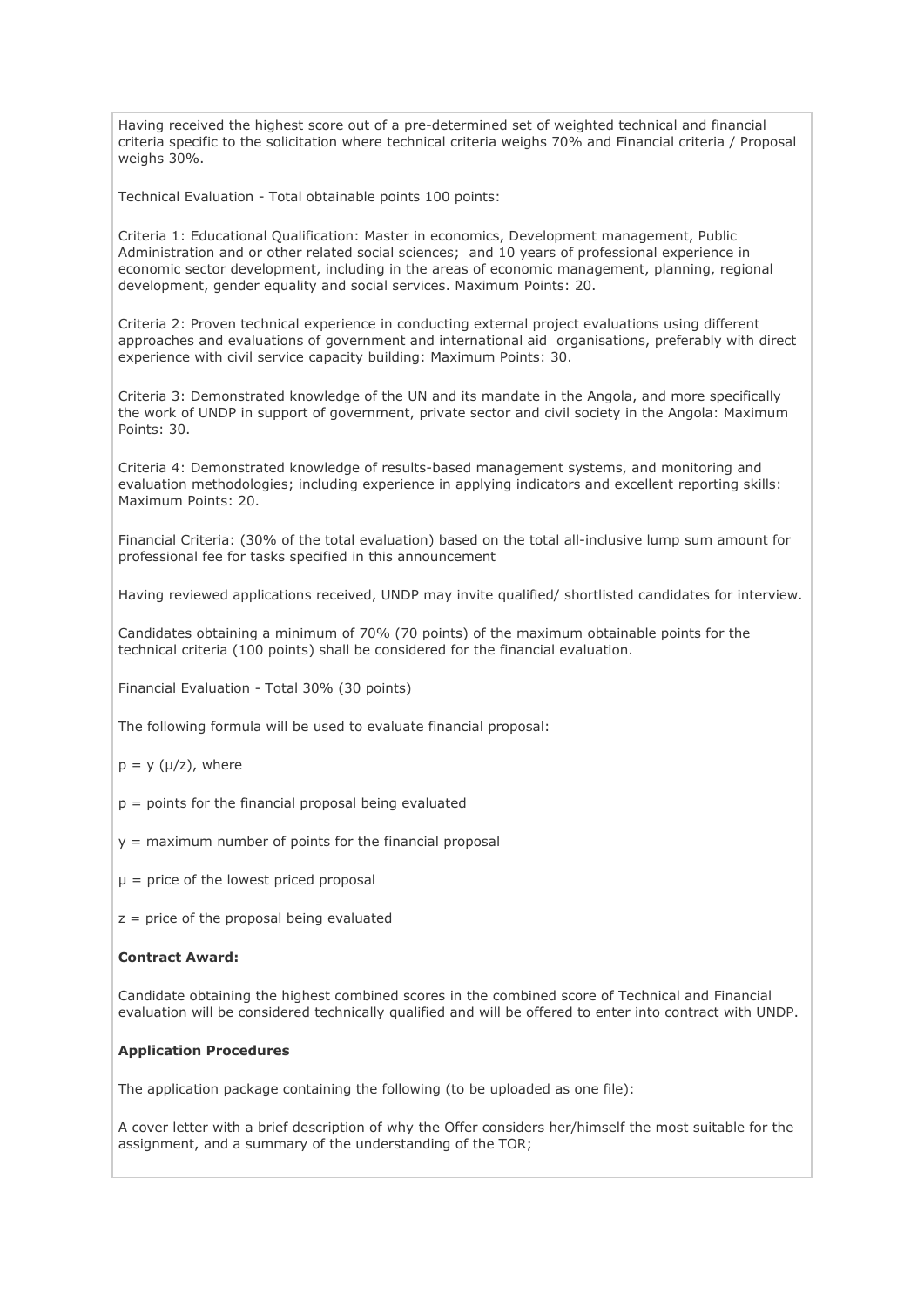Personal CV, indicating all past experience from similar consultancy and specifying the relevant assignment period (from/to), as well as the email and telephone contacts of at least two (2) professional references.

The financial proposal should specify an all-inclusive daily fee (based on a 7-hours working day lunch time is not included - and estimated 20 days).

### **Methodology, and Timeline**

The financial proposal must be all-inclusive and take into account various expenses that will be incurred during the contract, including: the daily professional fee; (excluding mission travel); living allowances at the duty station; communications, utilities and consumables; life, health and any other insurance; risks and inconveniences related to work under hardship and hazardous conditions (e.g., personal security needs, etc.), when applicable; and any other relevant expenses related to the performance of services under the contract.

In the case of unforeseeable travel requested by UNDP, payment of travel costs including tickets, lodging and terminal expenses should be agreed upon, between UNDP and Individual Consultant, prior to travel and will be reimbursed. In general, UNDP should not accept travel costs exceeding those of an economy class ticket. Should the IC wish to travel on a higher class he/she should do so using their own resources.

### **ANNEXES**

# **ANNEX 1 - LIST OF Programme/Outputs to be evaluated**

**CPD 2015-2019**: AGO\_OUTCOME\_60 By 2019, Angola has put into place and is implementing policies and strategies to promote inclusive and sustainable growth, leading to graduation from the least developed countries group.

AGO\_OUTPUT\_1.1 Innovative development solutions and partnerships to support positioning Angola as a middle-income country and leadership at regional and global level;

AGO\_OUTPUT\_1.2 Strengthened national systems and institutions to achieve diversification, entrepreneurial development and sustainable livelihoods;

AGO\_OUTPUT\_1.3 Strengthened national capacity for evidence-based planning, implementation, coordination and monitoring;

AGO\_OUTPUT\_1.4 Options enabled and facilitated for inclusive and sustainable social protection.

**CPD 2020-2022:** UNDAF (OR EQUIVALENT) OUTCOME INVOLVING UNDP: By 2022, the Angolan population, particularly the most vulnerable (children, adolescents, youth, women, people with disabilities), have greater access to quality, integrated, social services as well as to a diversified, job and income-creating economy, thereby realizing their rights in accordance with the Goals.

Output 1.1. National and subnational institutions have strengthened technical capacities to develop, implement and monitor strategies and programmes to end extreme poverty;

Output 1.2. National institutions and programmes support job creation and inclusive growth through the strengthening of micro, small and medium-size enterprises (MSMEs) and professional skills development, particularly for women and youth;

Output 1.3. Private sector platforms enabled to participate in the achievement of the Goals.

# **Annex 2- List of Projects**

• **Project Title**: Sustainable economic development and Inclusive growth – Project ID 00076670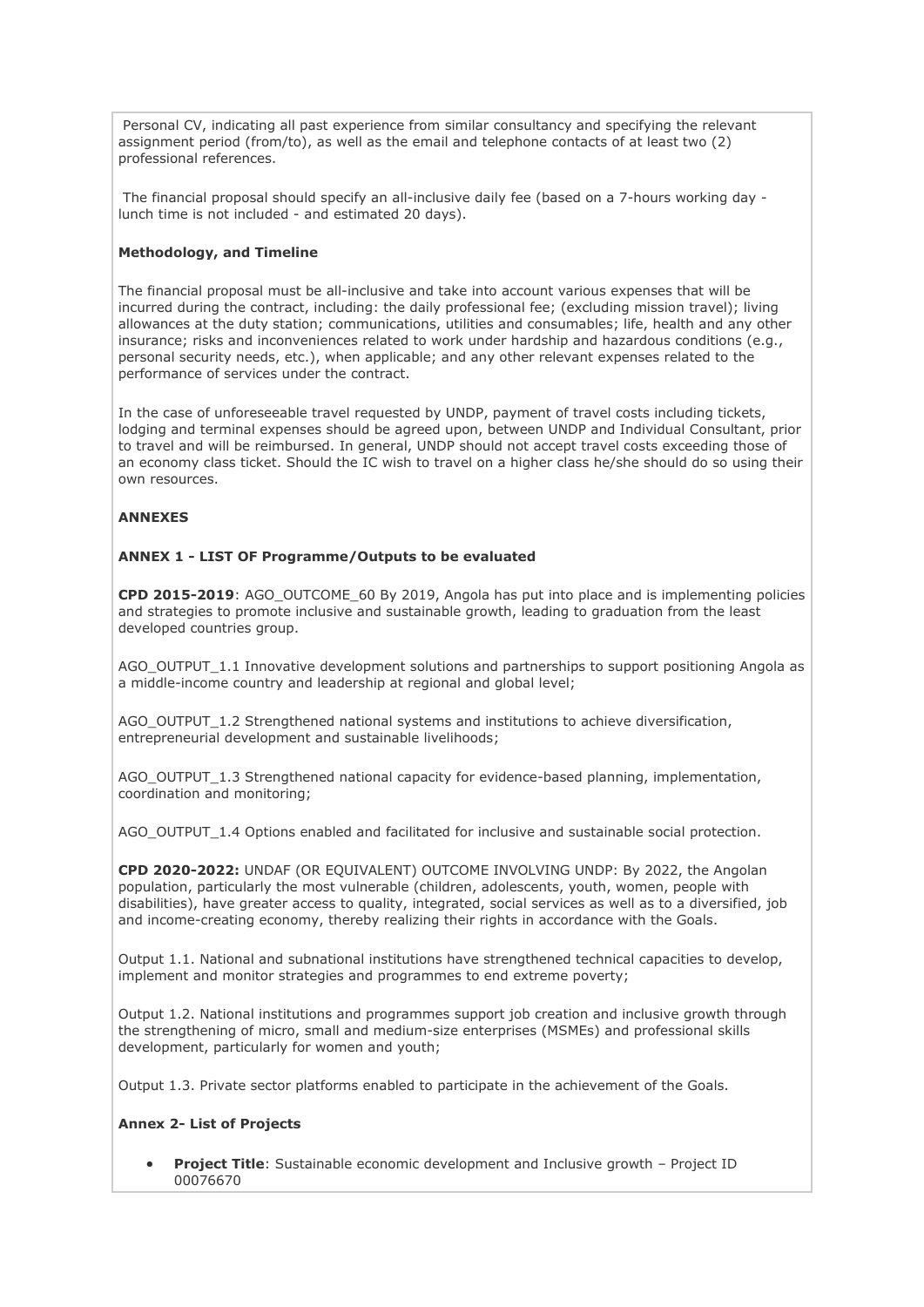• **Project Title**: Economic Diversification and Private Sector Development – Project ID 00110554

### **Annex 3- List of IRRF Indicators**

### **To be submitted**

# **ANNEX 3 - DOCUMENTS TO BE CONSULTED**

- United Nations Development Assistance Framework 2015 2019
- UNDP Country Programme Document 2015– 2019; 2020-2022;
- NDP- 2014-2017; 2018-2022
- CO ROAR 2015, 2016,2017, 2018 and 2019;
- UNDG Ethical Code of Conduct of Evaluators
- Project Documents, reports and project evaluation reports
- Ethical Code of Conduct for Evaluation in UNDP
- UNDG Result-Based Management Handbook
- Annual project reports
- Annual SDG report 2017
- Financial Project documentations
- United Nations Development Assistance Framework (UNDAF) Evaluation Report;
- Independent Country Evaluation Programme 2015-2019 (ICEP 2018);
- UNDP Strategic Plan (2014-2017, 2018-2021)
- Agenda 2030, African Union Agenda 2063, the NDP, 2018-2022 and key national strategies;
- Human Development Reports, World Bank Ease of Doing Business Reports, etc.

### **Annex 4: EVALUATION MATRIX**

Evaluation matrices are useful tools for planning and conducting evaluations; helping to summarize and visually present an evaluation design and methodology for discussions with stakeholders. In an evaluation matrix, the evaluation questions, data sources, data collection, analysis tools and methods appropriate for each data source are presented, and the standard or measure by which each question will be evaluated is shown.

- Key questions;
- Specific sub-questions;
- Data sources;
- Data collection methods;
- Indicators/success standards;
- methods for Data Analysis

### **Annex 5: Ethical Code of Conduct for UNDP Evaluations**

Evaluators:

- Must present information that is complete and fair in its assessment of strengths and weaknesses so that decisions or actions taken are well founded;
- Must disclose the full set of evaluation findings along with information on their limitations and have this accessible to all affected by the evaluation with expressed legal rights to receive results;